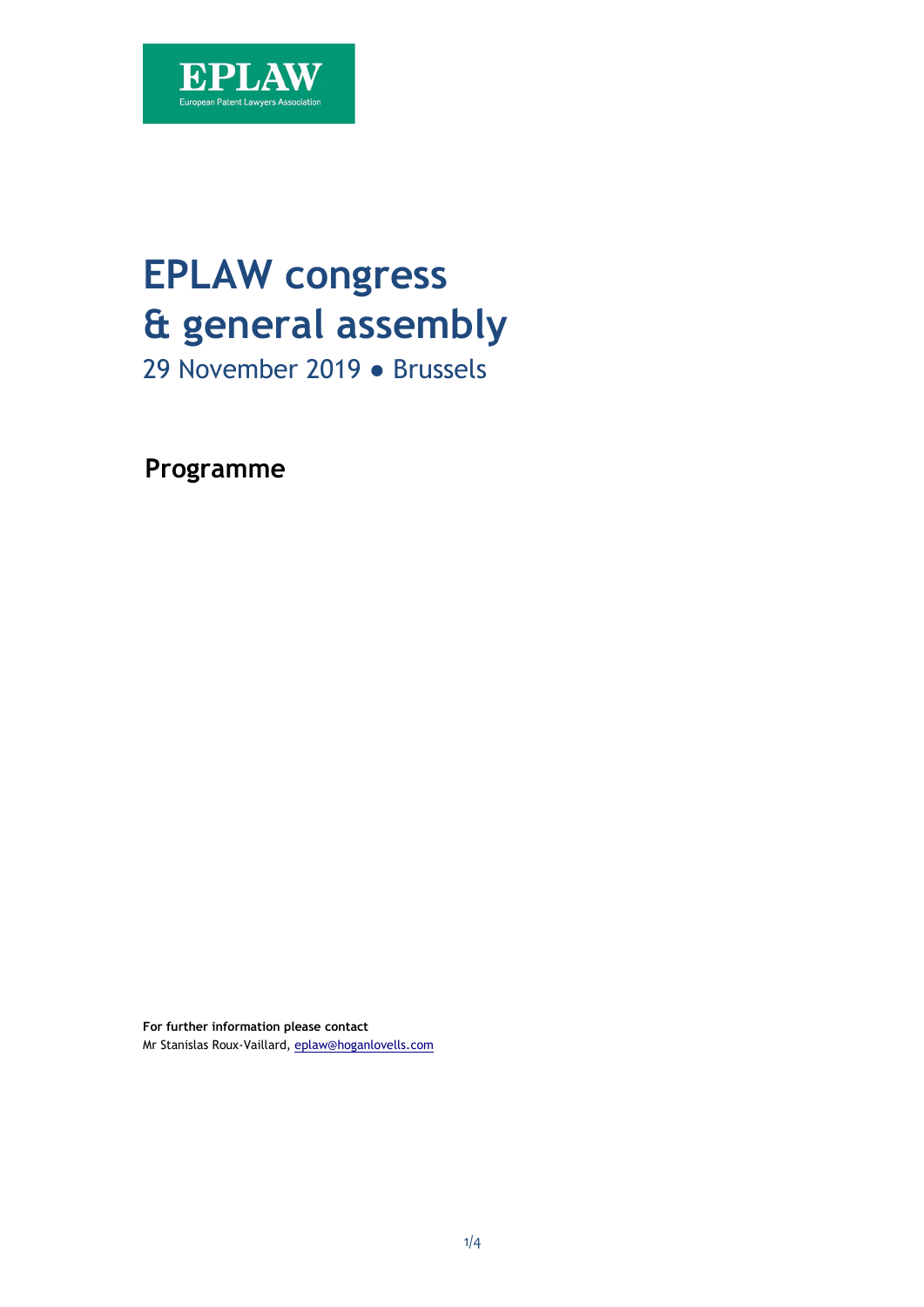## Social event of 28 November at 19:00

### **Venue**

### **Cospaia Restaurant & bar**

Rue Capitaine Crespel 1 1050 Bruxelles Belgique

Telephone : +32 2 513 03 03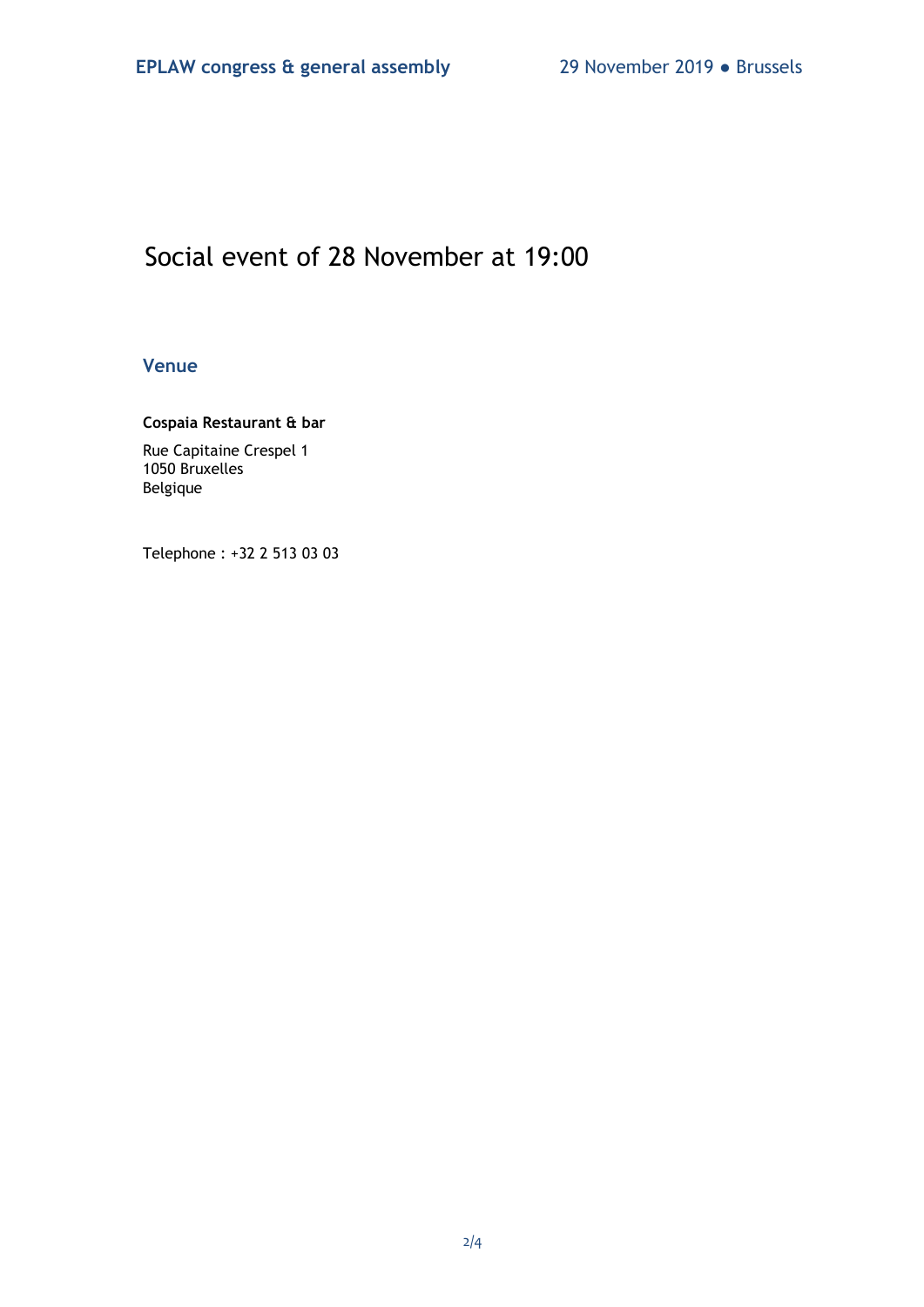## 29 November 2019

### **Venue**

The Hotel Brussels Boulevard de Waterloo 38 1000 Bruxelles Belgique

Telephone : +32 2 504 11 11

#### **Friday, 29 November 2019**

| 08:30 | <b>Registration and coffee</b>                             |
|-------|------------------------------------------------------------|
| 09:00 | <b>Welcome, General Assembly</b>                           |
|       | President's report                                         |
|       | <b>Financial report</b>                                    |
|       | Board and Advisory Board announcements                     |
|       | Vote of new Board members                                  |
| 09:30 | <b>Enforcement of patents in Europe</b>                    |
|       | - Thierry Calame, Lenz & Staehelin                         |
|       | <b>Update from the European Commission</b>                 |
|       | - Harrie Temmink, DG Internal Market, European Commission  |
|       | Views from the judiciary $-$ panel discussion              |
|       | - Bas Berghuis van Woortman, Simmons & Simmons (Moderator) |
|       | - Freyke Bus, District Court, The Hague                    |
|       | - Dr. Klaus Grabinski, Federal Court of Justice, Karlsruhe |
|       | - Birgit Burm-Herregodts, Enterprise Court, Brussels       |
|       | Users of the system $-$ panel discussion                   |
|       | - Penny Gilbert, Powell Gilbert (Moderator)                |
|       | - Toni Santamaria, Accord                                  |
|       | - Neil Trueman, Mundipharma                                |
|       | - Andreas Tonscheidt, Ericsson                             |
|       | - Dr. Kai Brandt, Audi                                     |
| 11:15 | Coffee break                                               |